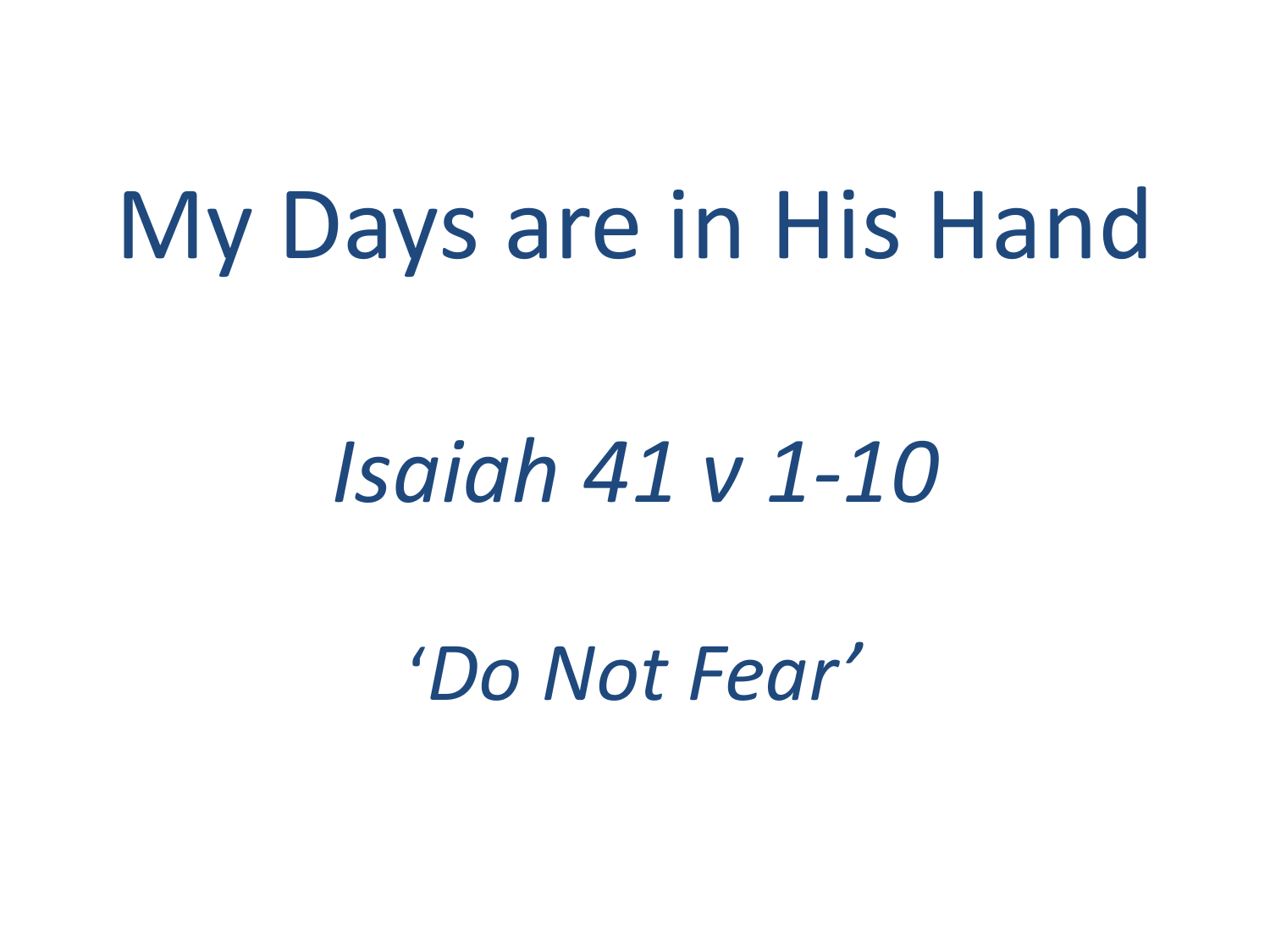- ❑ Failure
- ❑ Death
- ❑ Rejection
- ❑ Ridicule
- ❑ Loneliness
- ❑ Misery
- ❑ Disappointment
- ❑ Pain
- ❑ The Unknown
- ❑ Loss of Freedom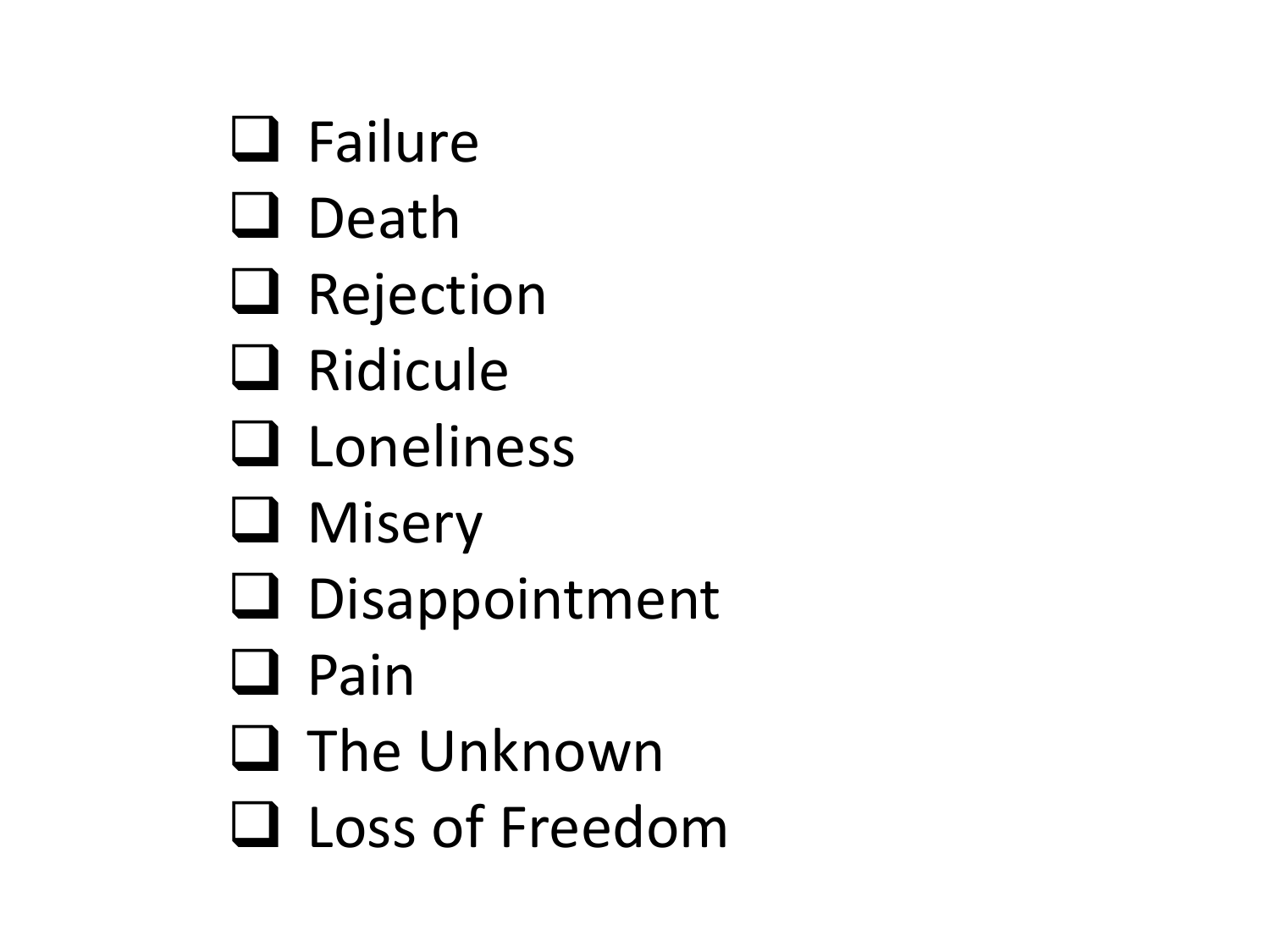## Isaiah 41 v 10

Fear not, for I am with you; Be not dismayed, for I am your God. I will strengthen you , Yes I will help you; I will uphold you with my righteous right hand.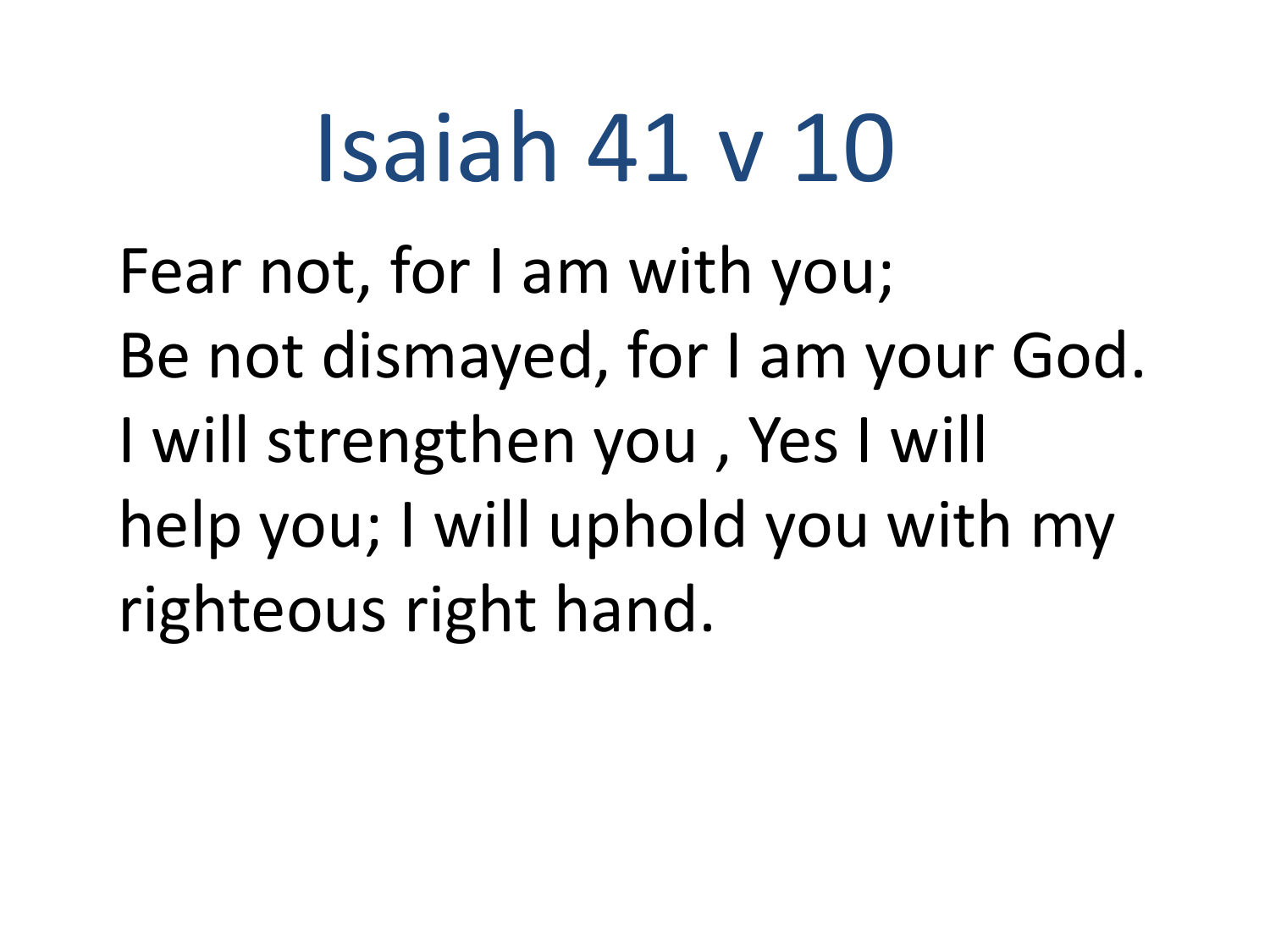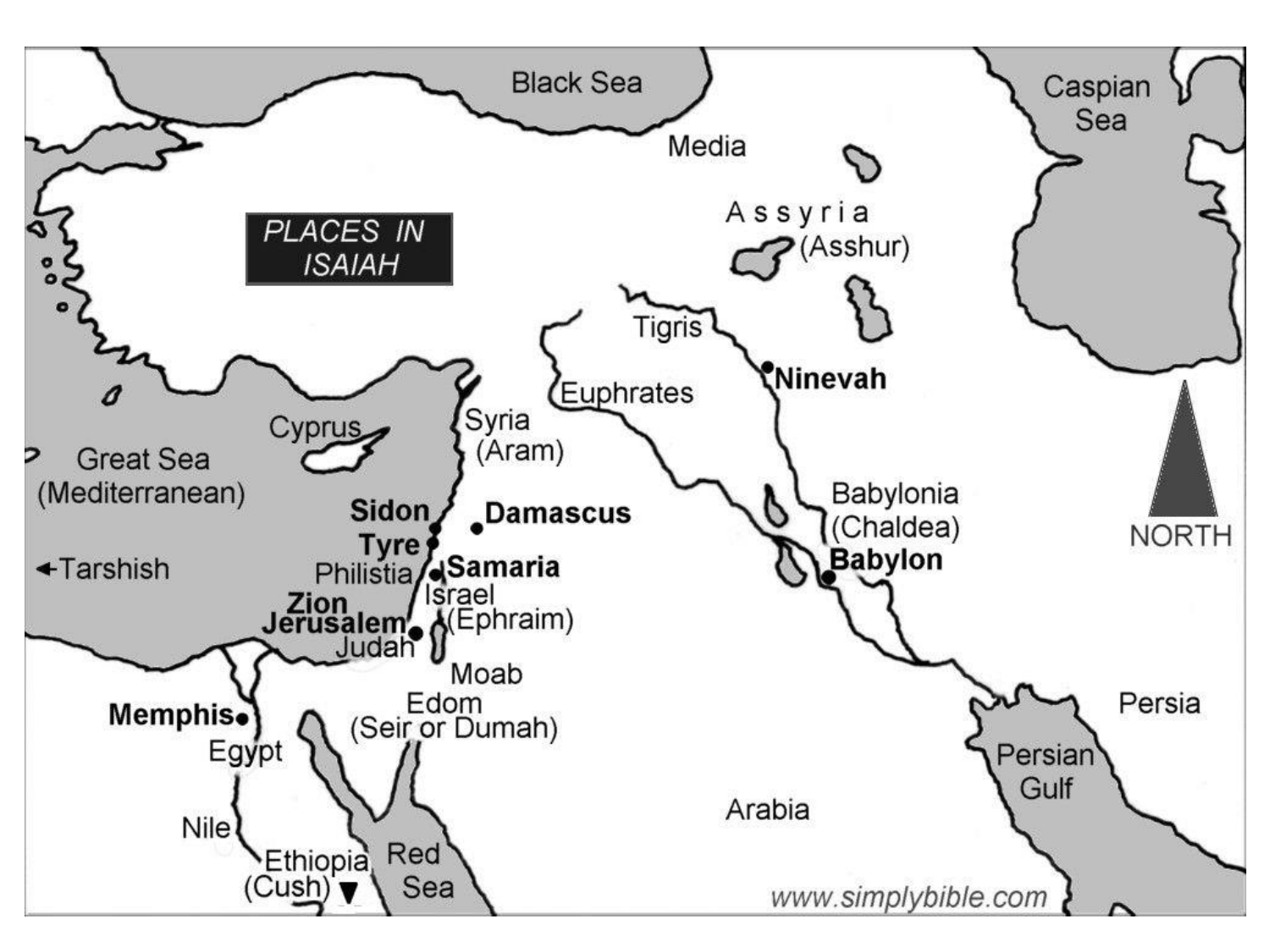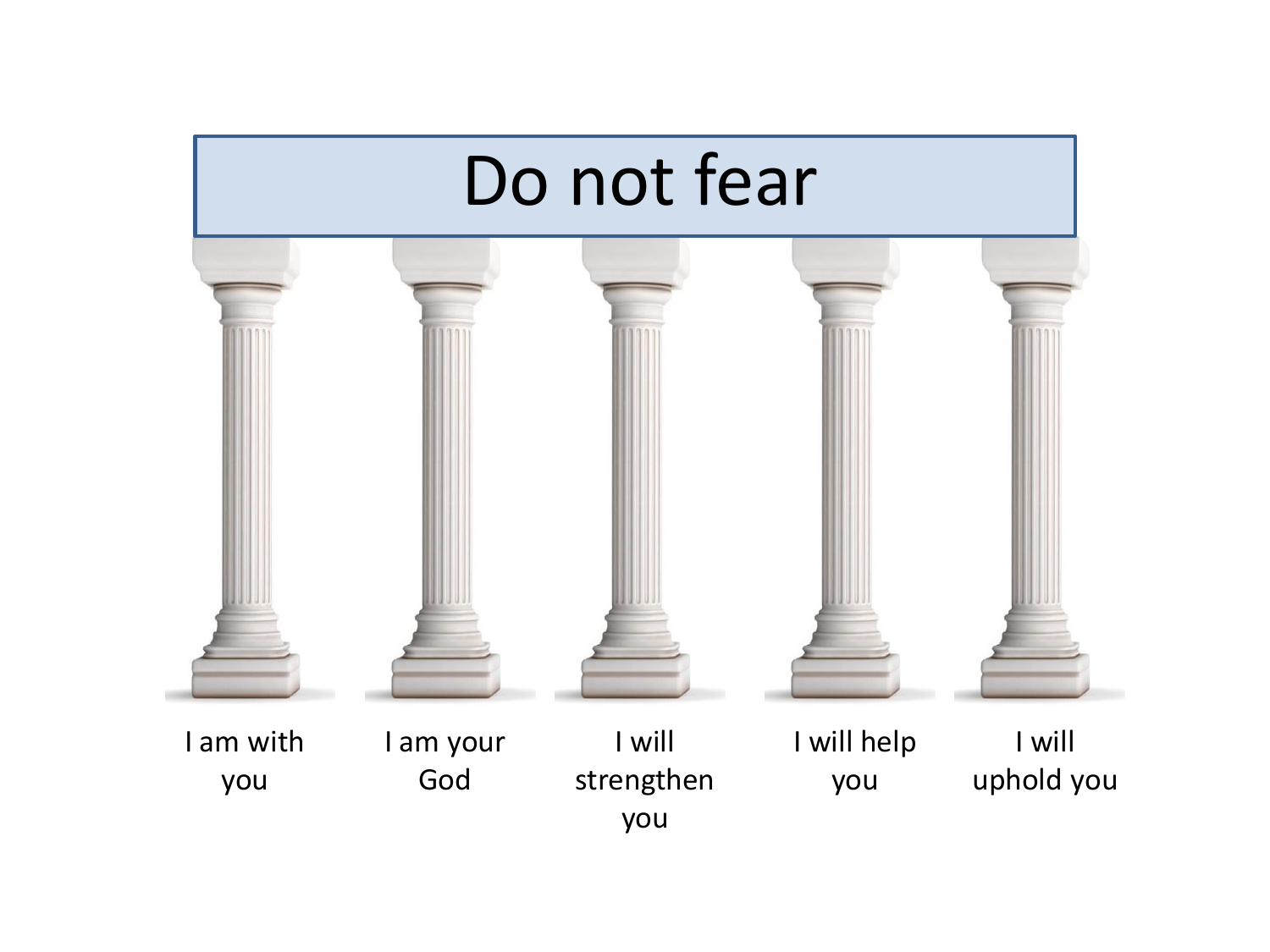**<sup>13</sup>** But we are bound to give thanks to God for you, brethren beloved by the Lord, because **God from the beginning chose you for salvation** through sanctification by the Spirit and belief in the truth. **<sup>14</sup>** to which **He called you by our gospel**, that you might share in the glory of our Lord Jesus Christ.

*2 Thessalonians 2 v 13-14*